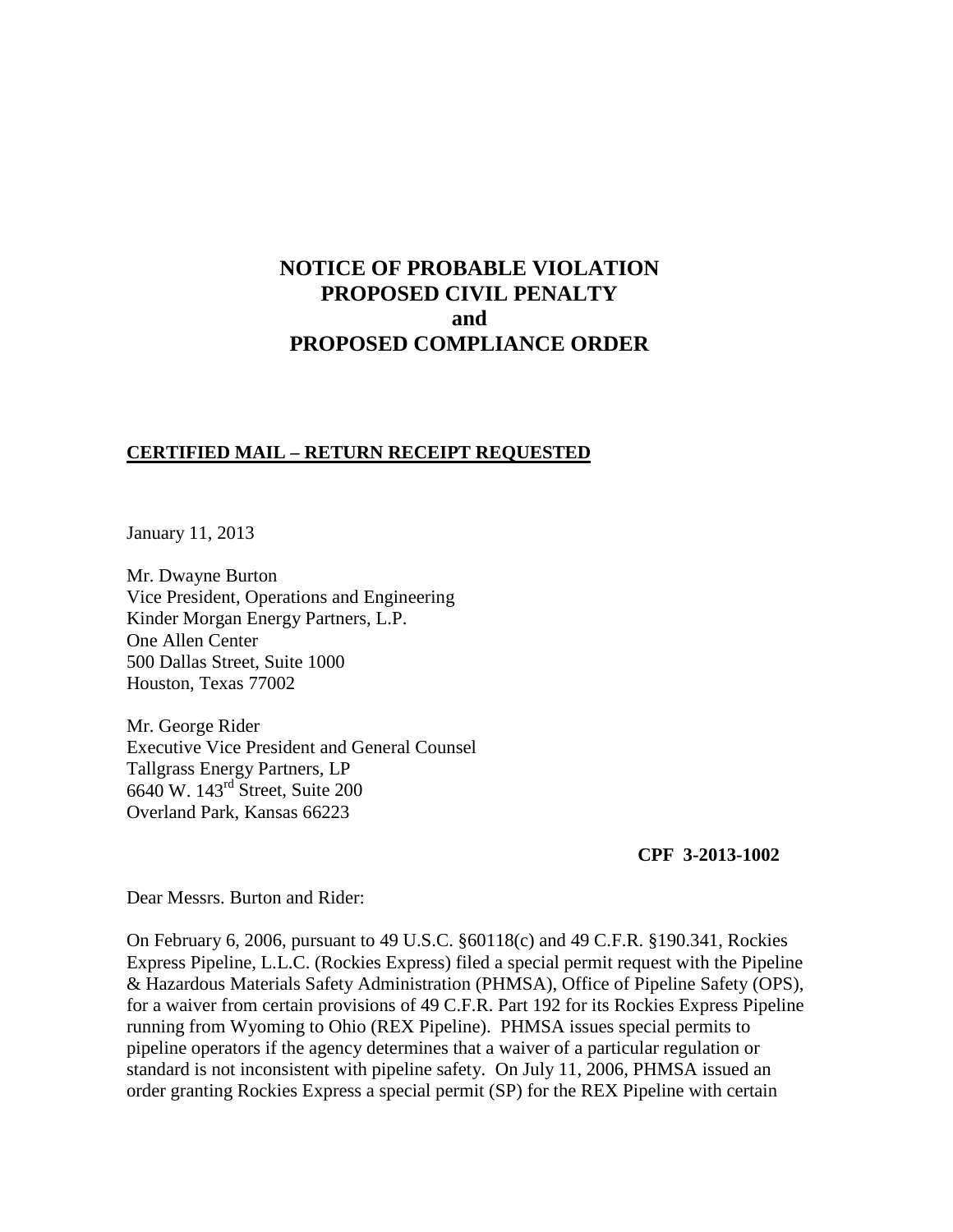conditions and limitations (SP Order). *See Docket number:* PHMSA-2006-23998 Notice 2. On May 16, 2009, PHMSA was notified of a release of gas from the REX Pipeline downstream of its Bertrand, Nebraska, compressor station which met the reporting criteria of Condition 25 of the special permit. On July 14-16, 2009, a representative of the PHMSA pursuant to Chapter 601 of 49 United States Code, investigated the report involving a release and inspected the pipeline facilities and records of Rockies Express' Bertrand, Nebraska, compressor station to determine the company's compliance with the SP Order.

On April 1-15, and July 11-15, 2011, representatives of PHMSA pursuant to Chapter 601 of 49 United States Code inspected the REX Pipeline from the Mexico, Missouri, Compressor Station to the Indiana/Ohio border facilities to determine the company's compliance with the SP Order.

As a result of the inspections, it appears that Rockies Express has committed probable violations of the SP Order. As stated in 49 C.F.R. §190.203(f), when information obtained from an inspection indicates that further OPS action is warranted, OPS may initiate one or more enforcement proceedings prescribed in §190.207 through §190.235.

The items inspected and the probable violation(s) are:

## **1. Condition 15.**

## **Overpressure Protection Control: Mainline pipeline overpressure protection must be limited to a maximum of 104 percent MAOP.**

Bertrand Compressor Station: Rockies Express allowed its pipeline pressure to exceed 104 percent MAOP by failing to limit its overpressure protection in accordance with SP Condition 15 at the Bertrand Compressor Station. On May 16, 2009, Rockies Express exceeded 104 percent of MAOP in the mainline pipeline segment between its Bertrand Compressor Station and downstream mainline valve number 15. After the unintended closure of valve number 15 at approximately 3:42 a.m., the station compressor units were automatically shut down because of high discharge pressure alarms with a peak pipeline pressure of 104.6 percent. Rockies Express failed to implement the O&M Procedure 703 for operation under the special permit which required the unit shutdowns to be set to 103 percent for all compressors in the REX pipeline. The overpressure protection set points for those units at Bertrand compressor station in place at the time were set at 105 percent MAOP.

## **2. Condition 15.**

## **Overpressure Protection Control: Mainline pipeline overpressure protection must be limited to a maximum of 104 percent MAOP.**

Blue Mound Compressor Station: Rockies Express did not set its overpressure protection at the Blue Mound Compressor Station to limit the pressure to a maximum of 104 percent MAOP in accordance with SP Condition 15. PHMSA discovered during the 2011 inspection of Rockies Express' Blue Mound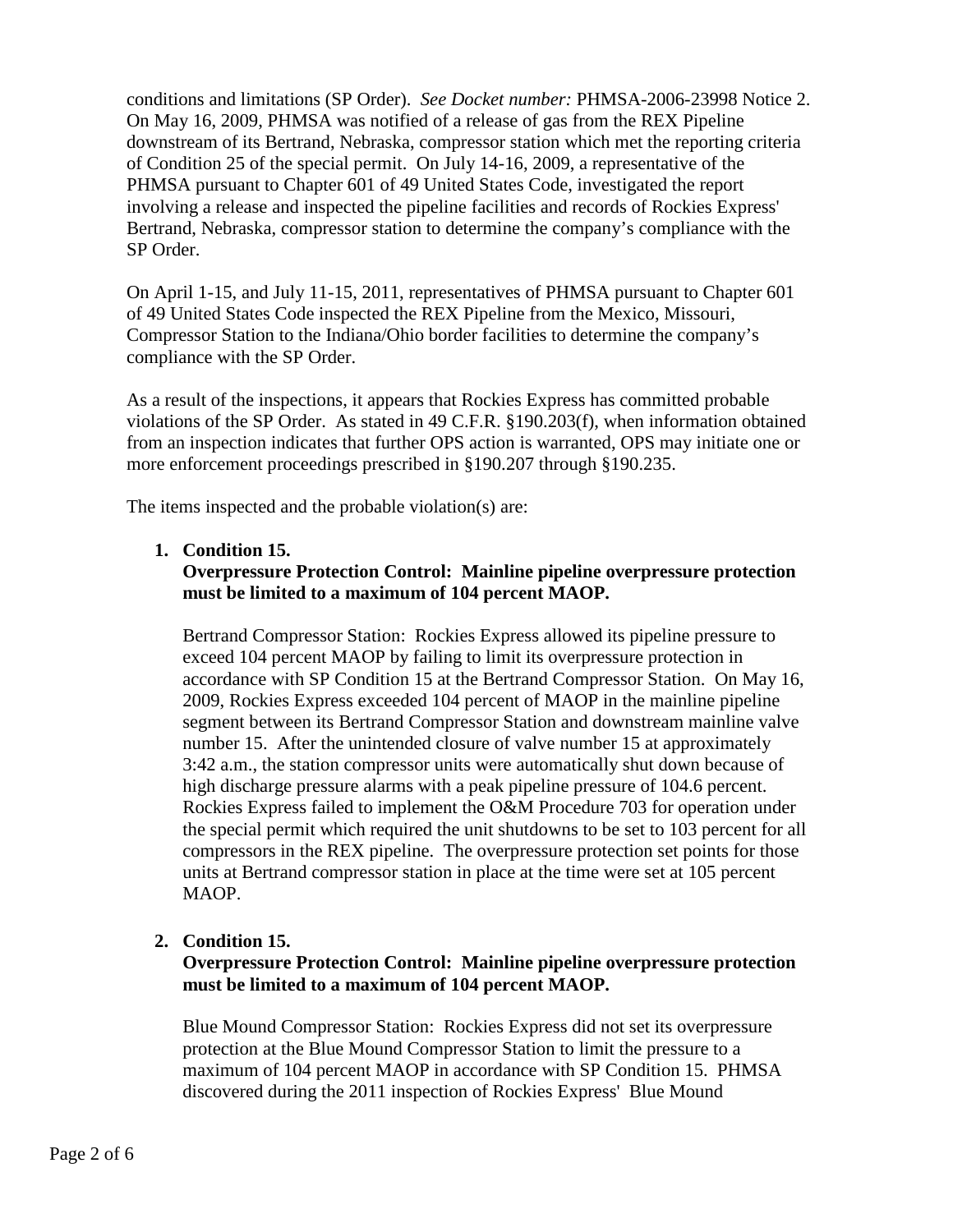Compressor Station that unit shutdown controls were set above 104% of mainline MAOP. The September 15, 2010, inspection records for Blue Mound listed the "as found" and "as left" set points at 105 percent MAOP for all five compressor station units. The Blue Mound unit shutdowns remained out of compliance until they were reset to 103 percent of MAOP on April 20, 2011.

## **3. Condition 24.**

**SCADA Procedures: A detailed procedure for establishing and maintaining accurate SCADA set points must be established to ensure the pipeline operates within acceptable design limits at all times.** 

Rockies Express failed to establish a detailed procedure for establishing and maintaining SCADA set points within acceptable design limits for all operating modes. On May 16, 2009, Rockies Express was allowed to operate under local control at the Bertrand Compressor station. Although SCADA controllers were monitoring the pipeline system, the pipeline was operated above acceptable design limits, ultimately exceeding MAOP and allowable overpressure protection of 104 percent. The procedures (*O&M 703 section 3.3.2.1.d, O&M 1103 section 3, Bertrand unit "Start Procedure"*) did not accurately define SCADA set points for operating within acceptable design limits when in local mode.

#### **4. Condition 28.**

**Gas Quality Monitoring and Control: An acceptable gas quality monitoring and mitigation program must be instituted to not exceed the following limits: Special Permit Condition # 28a:** 

**H2S (4 grains maximum);** 

**Special Permit Condition # 28b:** 

**CO2 (3 percent maximum);**

**Special Permit Condition # 28c:** 

**H2O (less than or equal to 7 pounds per million standard cubic feet and no free water); and**

**Special Permit Condition # 28d:** 

**Other deleterious constituents that may impact the integrity of the pipeline must be instituted. Filters/separators must be installed at locations where gas is received into the pipeline to minimize the entry of contaminants and to protect the integrity of downstream pipeline segments. Gas quality monitoring equipment must be installed to permit the operator to manage the introduction of contaminants and free liquids into the pipeline.**

Rockies Express did not institute its gas quality monitoring and control program in a manner that mitigated the entry of contaminants and ensured that the contaminants did not exceed the limits prescribed in SP Condition 28. The SCADA system recorded a total of 870 alarms indicating the gas quality exceeded the maximum limit, yet no mitigation measures were taken.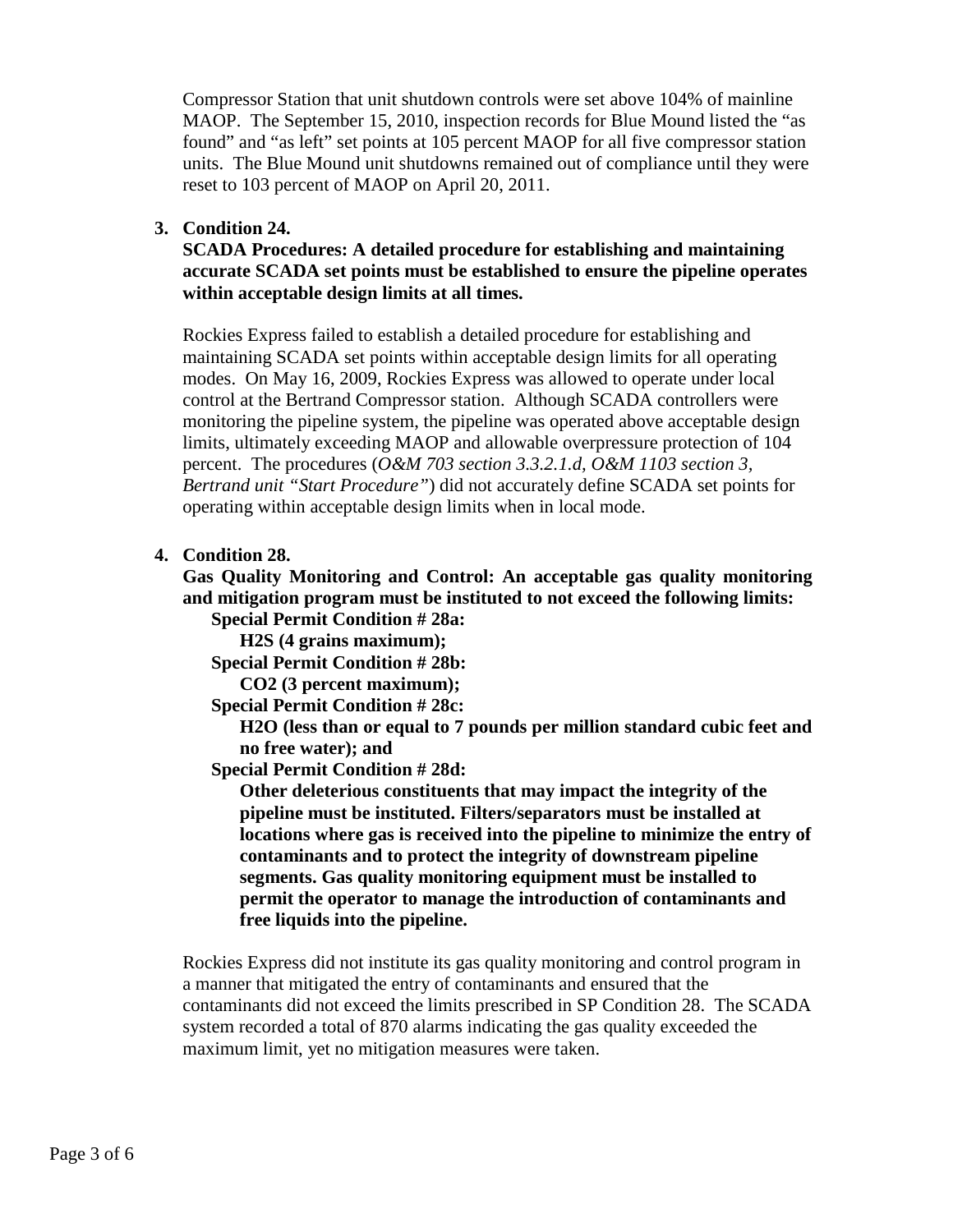## **5. Condition 24**

## **SCADA Procedures: A detailed procedure for establishing and maintaining accurate SCADA set points must be established to ensure the pipeline operates within acceptable design limits at all times.**

 Rockies Express failed to establish a detailed procedure to ensure accurate SCADA set points for its gas quality monitoring and control program were maintained. The accuracy of SCADA set points was not verified during, after, or as a result of calibrations on equipment required for monitoring the gas quality limits prescribed in SP Condition 28.

### Proposed Civil Penalty

Under 49 United States Code, §60122, you are subject to a civil penalty not to exceed \$200,000 for each violation for each day the violation persists up to a maximum of \$2,000,000 for any related series of violations. For violations occurring prior to January 4, 2012, the maximum penalty may not exceed \$100,000 per violation per day, with a maximum penalty not to exceed \$1,000,000 for a related series of violations. The Compliance Officer has reviewed the circumstances and supporting documentation involved in the above probable violation(s) and has recommended that you be preliminarily assessed a civil penalty of \$67,400 as follows:

| Item number | <b>PENALTY</b> |
|-------------|----------------|
|             | \$28,700       |
|             | \$38,700       |

## Proposed Compliance Order

With respect to item numbers 3, 4 and 5 pursuant to 49 United States Code §60118(b), the Pipeline and Hazardous Materials Safety Administration proposes to issue a Compliance Order to Rockies Express Pipeline, LLC. Please refer to the *Proposed Compliance Order*, which is enclosed and made a part of this Notice.

## Response to this Notice

Enclosed as part of this Notice is a document entitled *Response Options for Pipeline Operators in Compliance Proceedings*. Please refer to this document and note the response options. Be advised that all material you submit in response to this enforcement action is subject to being made publicly available. If you believe that any portion of your responsive material qualifies for confidential treatment under 5 U.S.C. 552(b), along with the complete original document you must provide a second copy of the document with the portions you believe qualify for confidential treatment redacted and an explanation of why you believe the redacted information qualifies for confidential treatment under 5 U.S.C. 552(b). If you do not respond within 30 days of receipt of this Notice, this constitutes a waiver of your right to contest the allegations in this Notice and authorizes the Associate Administrator for Pipeline Safety to find facts as alleged in this Notice without further notice to you and to issue a Final Order.

In your correspondence on this matter, please refer to **CPF 3-2013-1002** and for each document you submit, please provide a copy in electronic format whenever possible.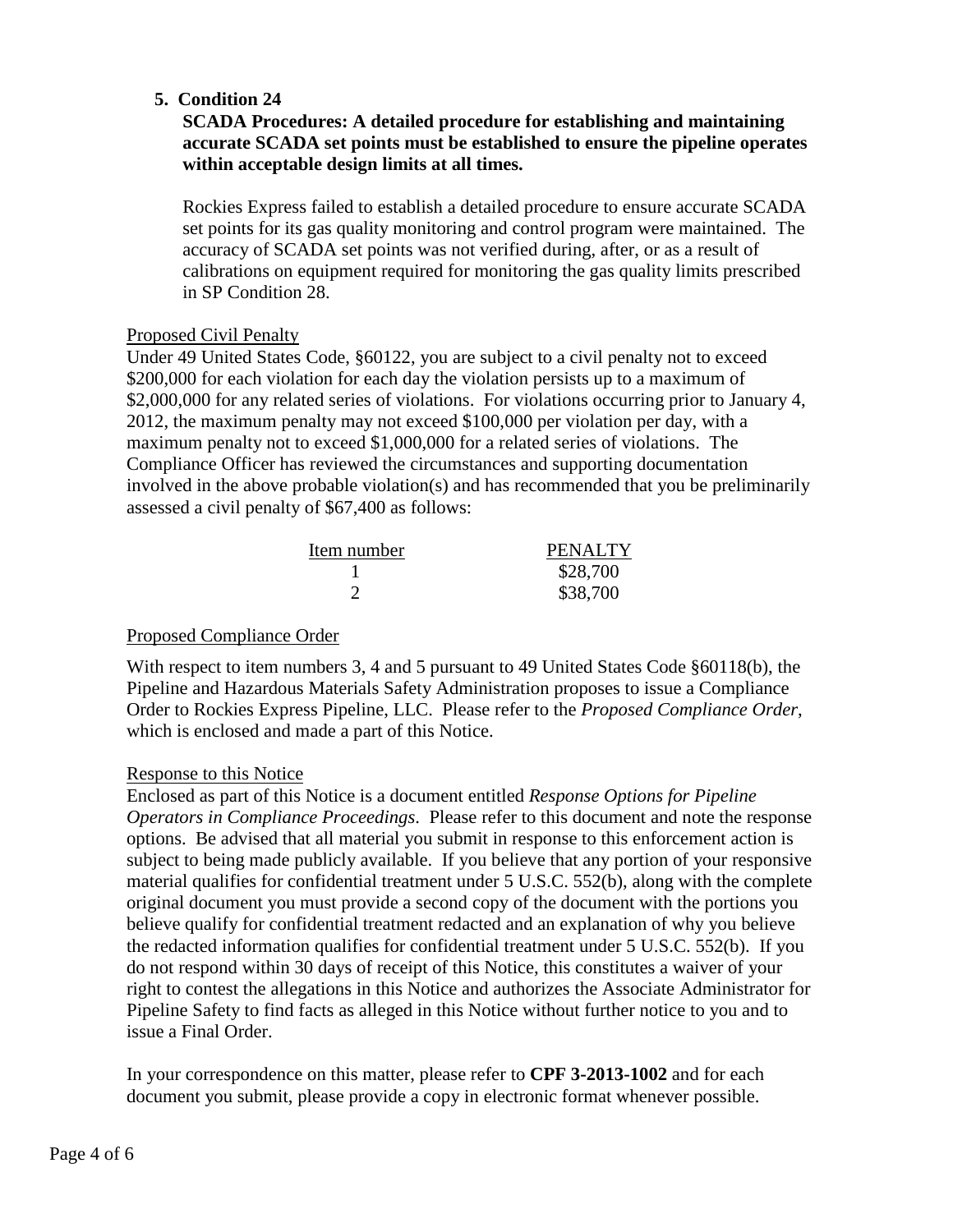## Right to Modify, Suspend, or Revoke a Special Permit

Issuance of this enforcement action does not preclude PHMSA's authority to seek modification, suspension or revocation of the special permit issued under PHMSA-2006- 23998 Notice 2 at any time, as provided in 49 C.F.R.  $\S$ 190.341(h)(1).(v). If such action is taken, PHMSA will provide Rockies Express Pipeline, LLC with the opportunity to show cause why the proposed action should not be taken.

Sincerely,

David Barrett Director, Central Region Pipeline and Hazardous Materials Safety Administration

Enclosures: *Proposed Compliance Order Response Options for Pipeline Operators in Compliance Proceedings*